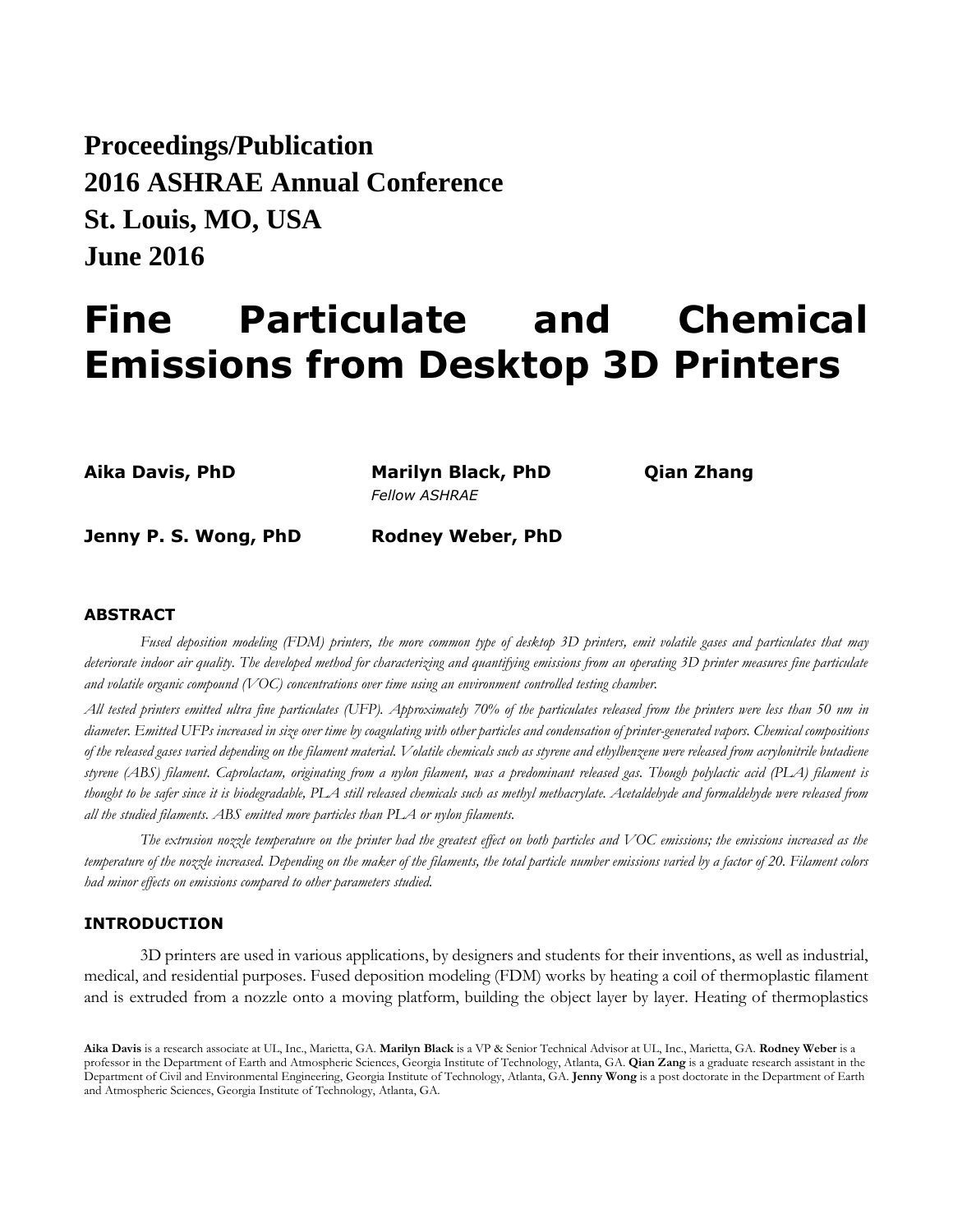typically range between 180°C (356°F) and 270°C (518°F) but can be as high as 320°C (608°F). Printers typically have small motors and fans, and some have casing around the printer. Numerous filaments available for FDM are usually a blend of thermoplastic (e.g., polylactic acid (PLA), acrylonitrile butadiene styrene (ABS), thermoplastic polyurethane (TPU), nylon and polycarbonate) with coloring dye, metal, wood, plant, and other additives.

3D printers emit volatile gases and particulates that deteriorate indoor air quality (Stienle 2015; Stephens et al. 2013). These emissions can occur over a long period of time since they are typically operated indoors for hours. Ultrafine particulates (UFP) are hazardous to human health since they are capable of penetrating through our lungs and into the bloodstream. Some gaseous emissions are irritants and/or carcinogens. Currently, little research has been done on desktop 3D printer emissions. Previous studies did not investigate in depth on key parameters that affect 3D printer emissions.

We have developed a methodology for characterizing and quantifying UFP and VOC emissions from operating 3D printers that involves operation inside a specially designed environmental chamber. To capture the wide range of 3D printer emissions, numerous combinations of printers and thermoplastic filaments were tested. The following printer parameters and their effects on particle and VOC emissions were studied: filament color, filament brand, extrusion nozzle temperature, and printer brand.

# **METHODS**

# **3D Printer and Filaments**

Three commercially available desktop 3D printers from different manufactures were purchased for this study (Table 1). Printer A processes ABS, PLA, and nylon filaments, and its nozzle temperature can be adjusted from 215°C (419°F) to 270°C (518°F). There is no enclosure around printer A, and the platform was heated above 85°C (185°F) before extrusion. Printer B was designed for PLA filament only. All settings are predetermined by the manufacturer, and the nozzle temperature is constant at 215°C (419°F). The printer has a door to access to the platform and only the top is open to ambient. Printer C processes ABS and PLA at 260°C (500°F) and 230°C (446°F) respectively. Printer C has 4 out of 6 sides of the printer covered with its casing. Printer B and C do not have heated platforms but instead require tape and/or glue to mount the extruded layers. ABS, PLA, and nylon filaments with 1.75mm (0.069in) diameter were obtained from 6 various filament distributors for different colors, total of 24 different filaments.

| <b>Studied 3D Printers and Filaments</b><br>Table 1. |            |                       |                                 |  |  |  |  |  |
|------------------------------------------------------|------------|-----------------------|---------------------------------|--|--|--|--|--|
| Printer brand                                        | Material   | <b>Filament brand</b> | Color                           |  |  |  |  |  |
|                                                      | ABS        | d                     | Yellow, blue, green, red, white |  |  |  |  |  |
|                                                      | ABS        | а                     | Red, white                      |  |  |  |  |  |
|                                                      | Nylon      | e                     | White                           |  |  |  |  |  |
| B                                                    | <b>PLA</b> | b                     | Red, white, yellow, blue        |  |  |  |  |  |
| C                                                    | ABS        | C                     | Red, white, yellow, blue        |  |  |  |  |  |
|                                                      | <b>PLA</b> | C                     | Red, white, yellow, blue, black |  |  |  |  |  |
|                                                      | ABS        |                       | Red, white                      |  |  |  |  |  |
|                                                      | PLA        |                       | Red, white                      |  |  |  |  |  |

#### **Environmental Chamber**

Each 3D printer was tested in an environmental chamber 1  $m<sup>3</sup>$  (35.3 ft<sup>3</sup>) in volume specially designed for quantifying emissions in a well-mixed clean environment. Chamber operation and control measures used in this study complied with GREENGUARD Method and Laboratory Quality Requirements (UL 2013) and ASTM Standard D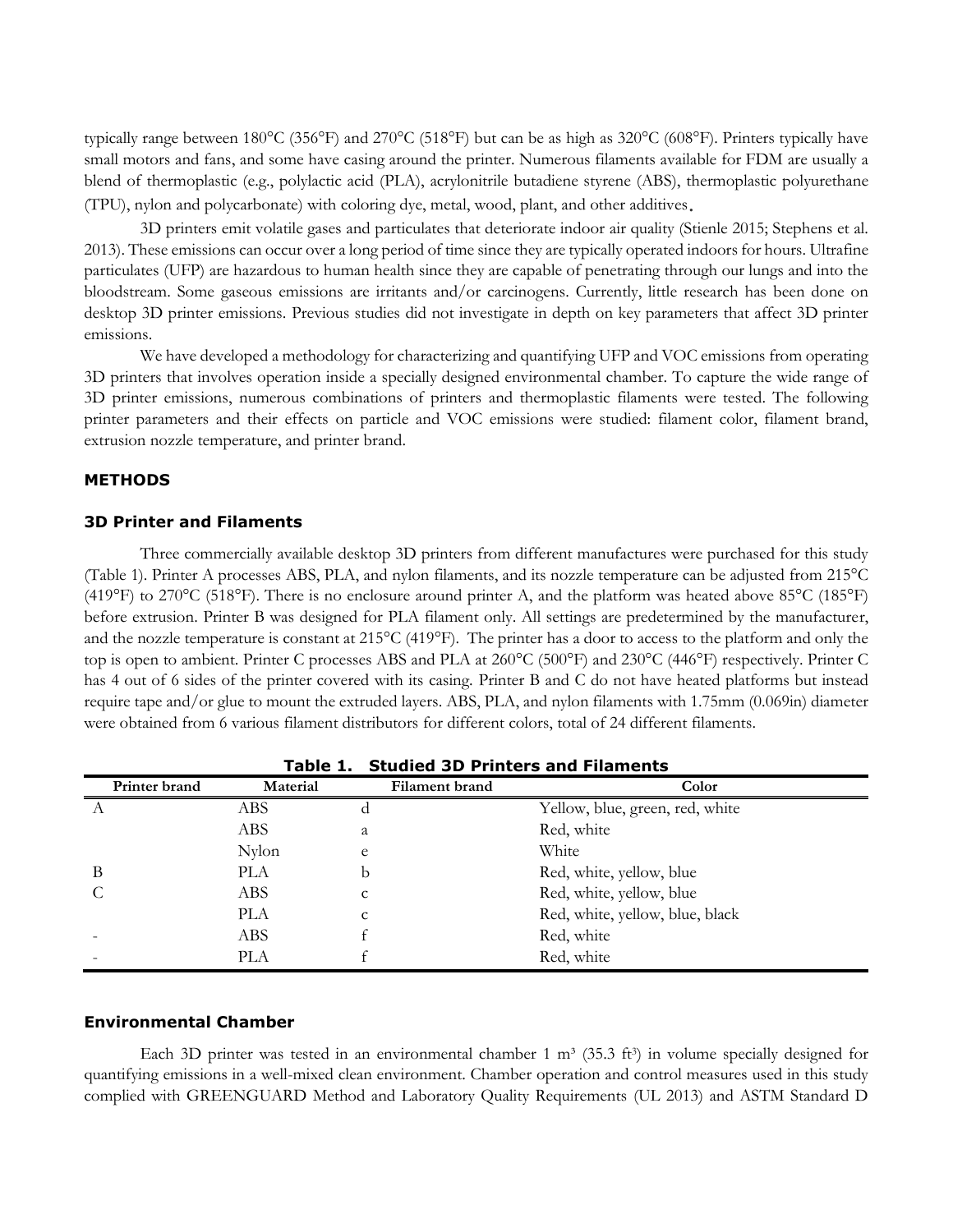6670 (ASTM 2013). The chamber is made of stainless steel to minimize contaminant adsorption. Air flow through the chamber enters and exits through an aerodynamically designed air distribution manifold also manufactured of stainless steel. Supply air to the chamber is stripped of formaldehyde, VOCs, and other contaminants, including particulates, so that any contaminant backgrounds present in the empty chamber fall below strict levels  $\leq 10 \,\mu g/m^3$  total VOC (TVOC),  $\leq 10 \mu g/m^3$  total particles,  $\leq 2 \mu g/m^3$  formaldehyde,  $\leq 2 \mu g/m^3$  for any individual VOC). Air supply to the chamber was maintained at a temperature of  $23^{\circ}C \pm 1^{\circ}C$  (73.4°F  $\pm$  1.8°F) and relative humidity at 3%  $\pm$  1%. The air exchange rate was  $1 \pm 0.05$  air change/hour (ACH).

Gaseous emissions from only the filaments were tested in a smaller chamber 0.1 m<sup>3</sup> (3.5 ft<sup>3</sup>) in volume with a similar manifold setup as the  $1 \text{ m}^3$  chamber, all constructed with stainless steel. The lid on the top of the chamber has a built-in IR temperature sensor that detected the temperature of the filaments. The filaments were placed on top of a microscopic glass at the bottom of a chamber, and this was heated to a specific temperature by a heating element that was placed directly underneath the chamber. Air supply to the chamber was maintained at a temperature of  $23^{\circ}C \pm 1^{\circ}C$ (73.4°F  $\pm$  1.8°F) and relative humidity at 50%  $\pm$  5%. The air exchange rate was 1  $\pm$  0.05 air change/hour (ACH).

#### **Emission Measurement**

**Particles.** Particle emissions were measured by online particle counters. A condensation particle counter (CPC, model 3022, TSI Inc.) was used to measure total particle number concentration over time for particles greater than 3 nm  $(1.2 \times 10^{-7} \text{ in})$  in diameter. A scanning mobility particle sizer (classifer model 3080, DMA model 3081, CPC model 3785, TSI Inc.) was used to obtain particle size distribution for particle size ranging from 7 to 300 nm ( $2.8 \times 10^{-7}$  to 1.2  $\times$  10<sup>-5</sup> in), and optical particle counter (AeroTrak model 9306, TSI Inc.) for particles larger than 300 nm (1.2  $\times$  10<sup>-5</sup> in). Particle mass and surface area were calculated based on the assumption that particle is spherical with its density as 1  $g/cm^3$ .

Particle measurements were continuous for pre, during, and post printing. Printer-loaded background chamber concentration was measured before printing for at least 10 minutes. As soon as a print job was submitted, the printer started printing in a few minutes. Measurements were taken for 4 ACH after the print ended or until the concentration decreased to background level. Particle emission rate and total particle number emitted were calculated from the same equations used for RAL-UZ 122 printer testing procedure for the German "Blue Angel" certification, which are:

$$
PER(t) = V_C \left( \frac{C_P(t) - C_P(t - \Delta t)e^{-\beta \cdot \Delta t}}{\Delta t \cdot e^{-\beta \cdot \Delta t}} \right) \tag{1}
$$

$$
TP = V_c \left( \frac{\Delta C_P}{t_{stop} - t_{start}} + \beta \cdot C_{av} \right) (t_{stop} - t_{start}) \tag{2}
$$

Emission yields (mg total particle emission/g printed object) were used to compare emissions data.

**VOCs and Aldehydes.** VOC measurements were made using gas chromatography-mass spectrometric detection (GC/MS). Chamber air was collected onto a solid sorbent which was then thermally desorbed into the GC/MS. Instrumentation included a sample concentrator (Perkin Elmer Model TurboMatrix ATD or TurboMatrix 650), a Hewlett-Packard/Agilent 6890 or 7890 Series Gas Chromatograph and a Hewlett-Packard/Agilent 5973 or 5975 Mass Selective Detector. The analytical methodology of the sorbent collection technique, separation, and detection have been adapted from techniques following US EPA Compendium Method TO-17 (USEPA 1999b) and ASTM D 6196 (ASTM 2009), and is generally applicable to  $C_6$  -  $C_{16}$  organic chemicals with boiling points ranging from 35°C  $(95^{\circ}F)$  to  $250^{\circ}C$  (482 $^{\circ}F$ ).

Individual VOCs were separated and detected by GC/MS. The TVOC measurements were made by adding all individual VOC responses obtained by the mass spectrometer and calibrating the total mass relative to toluene.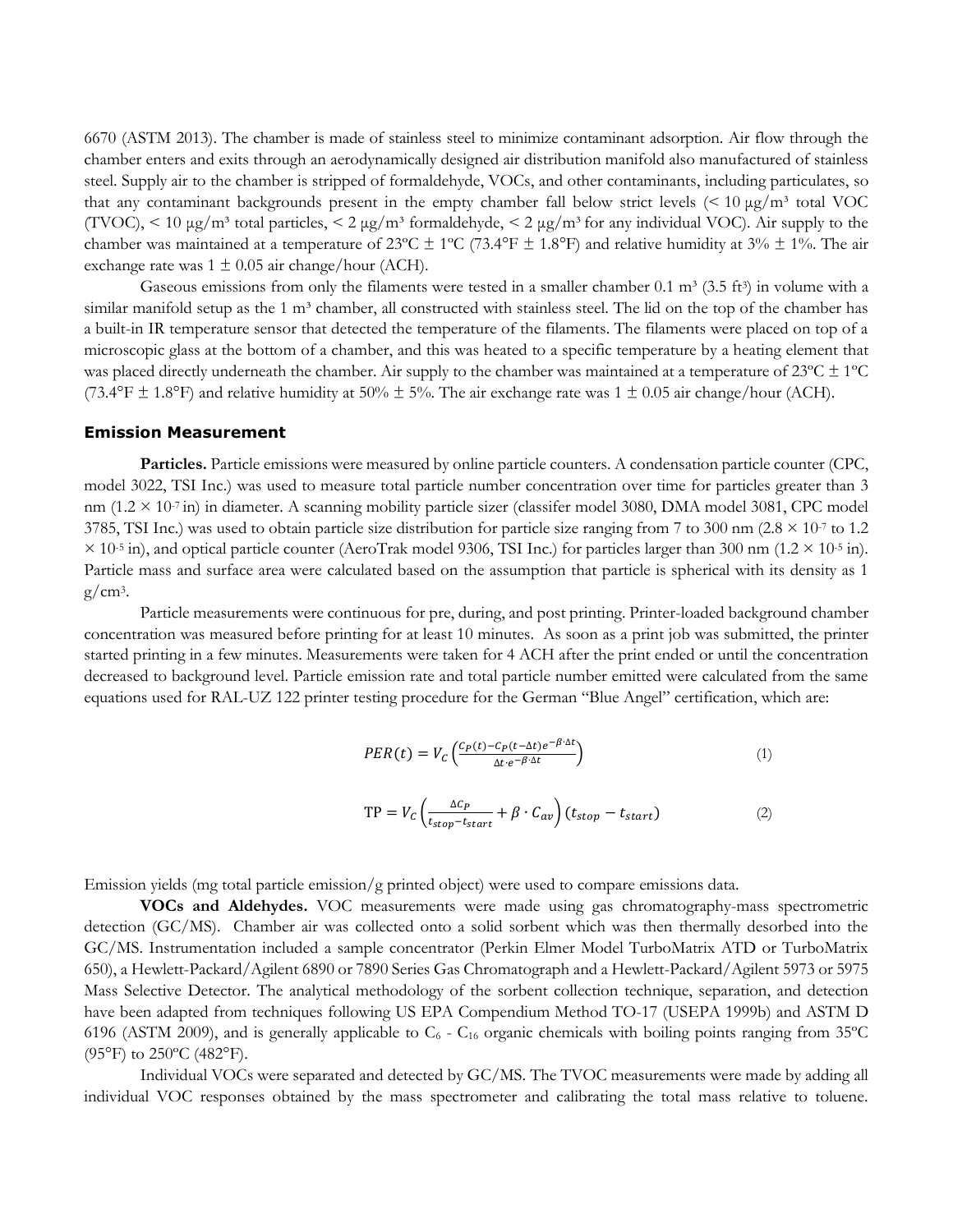Individual VOCs were identified using a mass spectral database and quantitated using multipoint calibration standards, if available. Mass spectral characteristics of more than 75,000 compounds, as made available from the National Institute of Standards and Technology (NIST), the US EPA and the National Institutes of Health (NIH), were used along with a specialized database of typical indoor air VOCs.

Emissions of selected aldehydes were measured following ASTM D 5197 (ASTM 2010) and US EPA Method TO-11A (USEPA 1999a), measurement by high performance liquid chromatography (HPLC). Solid sorbent cartridges with DNPH (2,4-Dinitrophenylhydrazine) were used to collect formaldehyde and other low-molecular weight carbonyl compounds in chamber air. The DNPH reagent in the cartridge reacted with collected carbonyl compounds to form the stable hydrazone derivatives retained by the cartridge. The hydrazone derivatives were eluted from a cartridge with HPLC-grade acetonitrile. An aliquot of the sample was analyzed for low-molecular weight aldehyde hydrazone derivatives using reverse-phase HPLC with UV detection. The absorbances of the derivatives were measured at 360 nm  $(1.4 \times 10^{-5} \text{ in})$ . The mass responses of the resulting peaks were determined using multi-point calibration curves prepared from standard solutions of the hydrazone derivatives.

For the 1 m<sup>3</sup> chamber, air samples were consecutively collected every hour from 1 hour before printing to 4 hours (i.e. 4 ACH) after the end of printing at air volume collection of 12 L (2.6 gal) for VOCs and 30 L (6.6 gal) for aldehydes. For the filament test using a  $0.1 \text{ m}^3$  chamber, the heated background concentration where only the microscope glass slide was inside the chamber was collected first. The slide was heated to the target temperature associated with the nozzle temperature, then immediately the heat source was turned off and VOCs and aldehydes were sampled for 30 minutes collecting 6 L (1.3 gal) and 15 L (3.3 gal) of background air respectively. Once the glass cooled, a measured amount of filaments were placed on top of the slide and equilibrated for 4 ACH. The filaments were then heated to the same target temperature, then immediately air samples were collected at 0.5 and 1 hour time points for 30 minutes and at 2.5 and 4 hour time points for 90 minutes.

The model measurements were made with the following assumptions: air within open areas of the building is well-mixed at the breathing level zone of the occupied space; environmental conditions are maintained at 50% relative humidity and 23<sup>o</sup>C (73<sup>o</sup>F); there are no additional sources of these pollutants; and there are no sinks or potential reemitting sources within the space for these pollutants. The assumption is also made that the emissions are not interacting with any pre-existing air pollutants, since the chamber tests are done under clean conditions, which is not the case in the real environment.

The emission factors,  $EF_t$  in units of  $\mu g/(gr)$  or  $\mu g/(unit)$ ; are calculated from the chamber concentration as:

$$
EF_t = C_c(N_c/L) \tag{3}
$$

# **RESULTS**

# **Particles**

With various combinations of different printers and filaments, a wide variability of particle emissions was observed. Typically, the number concentration spiked up to  $10<sup>3</sup>$  to  $10<sup>6</sup>$  particles/cm<sup>3</sup>, and then gradually decreased over time until the print ended. This pattern is seen in Figure 1, which shows number concentration over time for a 7 hour print using ABS. The instantaneous increase in number concentration to  $1.4\times10^6$  particles/cm<sup>3</sup> ( $1.4\times10^{12}$  particles/min) is enough to exceed the criteria set for laser printers by Blue Angel  $(5.5 \times 10^{11}/10 \text{ min})$ . While a number concentration starts decreasing, the mass concentration continues to increase (Figure 1), and this is due to particle growth resulting from particle coagulation and condensation of vapors. Initially, particles are in the size rage of 40 to 80 nm (1.6×10-6 to 3.1×10-6 in) in diameter. Over time, the particles emitted from the printer interact with particles generated earlier, and along with vapors continually being generated in the chamber by the printer, results in an increase in diameters to 100 to 250 nm  $(3.9\times10^{-6}$  to  $9.8\times10^{-6}$  in) (Figure 2). Despite the duration of print time, total particle emission was dominated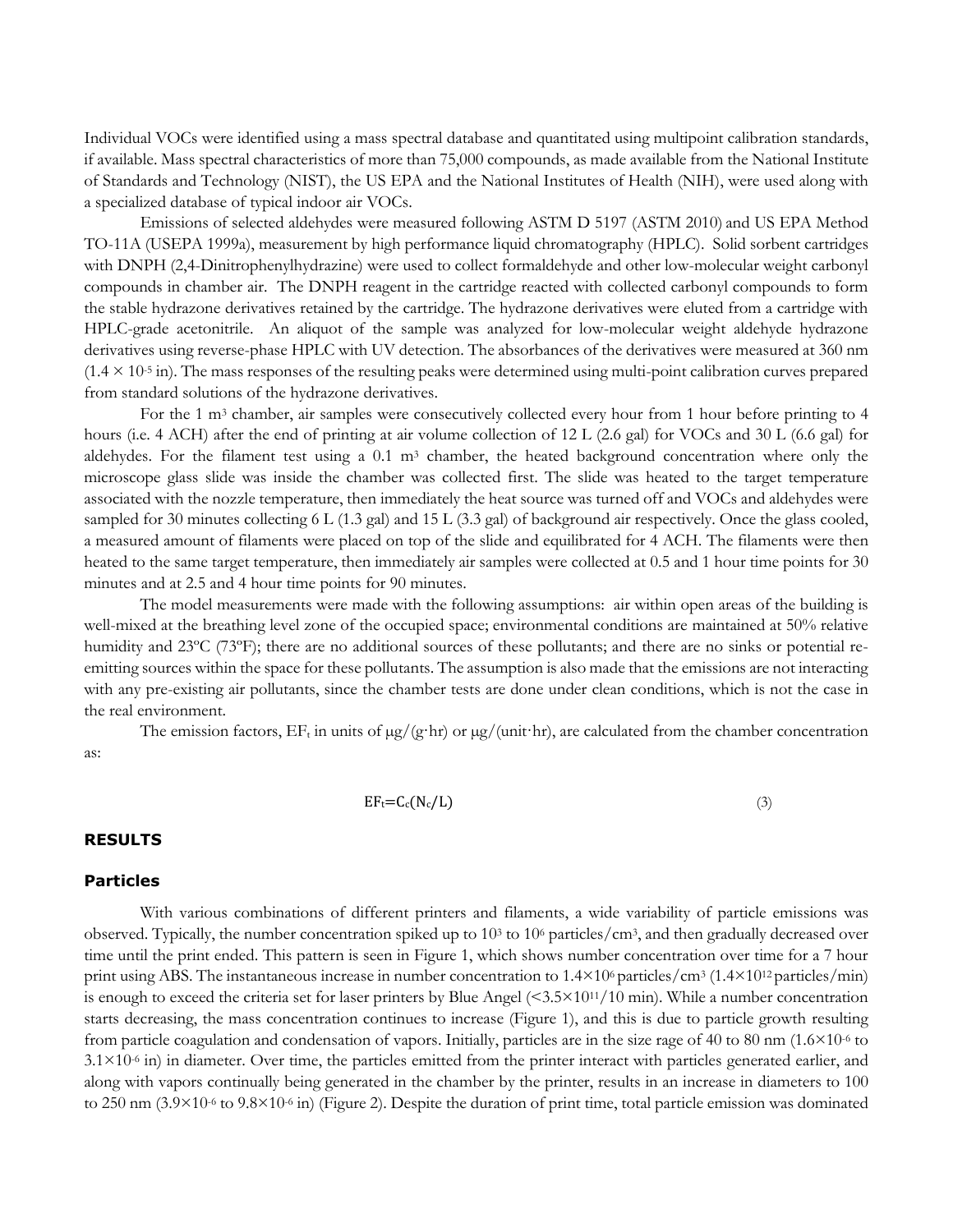by particles less than 50nm (2.0×10<sup>-6</sup> in), total surface area emission by particle size 50 to 200 nm (2.0×10<sup>-6</sup> to 7.9×10<sup>-6</sup>) in), and total mass emission by particles size 100 to 300 nm  $(3.9 \times 10^{-6}$  to 1.2  $\times 10^{-5}$  in).



Figure 1 Particle number and mass concentrations for a 7 hr print using ABS, print start at 0 min.



**Figure 2** (a) Particle number concentration per particle size over time and (b) Particle mass concentration per particle size over time. Color indicates the concentration and the vertical lines represent when the print started and ended.

One overall average particle yield for the three filament materials studied is shown in Table 2. ABS had a much higher particle number yield compared to PLA and nylon. One brand of ABS emitted much higher than other brands, thereby increasing the average. If the super emitting ABS brand is emitted from the average, the number yield decreases to 6.3×109 #/g (2.9×10<sup>12</sup> #/lb) with 2.0×108 to 2.5×10<sup>10</sup> #/g (9.1×10<sup>10</sup> to 1.1 ×10<sup>13</sup> #/lb) range, which is still 4 times higher than PLA. ABS is extruded at a higher nozzle temperature, which seems to have a large effect in particle emission. **Table 2. Particle Count Yield for Various Filament Materials**

| .                 |                                   |                                       |
|-------------------|-----------------------------------|---------------------------------------|
| Filament material | Number Yield<br>$\times 10^9$ #/g | Range of yield<br>$\times 10^{9}$ #/g |
| ABS               | 62.1                              | $0.3 - 152$                           |
| PLA               | 1.6                               | $0.004 - 22.5$                        |
| <b>Nylon</b>      | 1.2                               | $0.3 - 2.6$                           |

# **VOCs**

VOC emission factors from the filament only tests are show in Table 3. Formaldehyde and acetaldehyde, both listed as carcinogens, were detected in all three materials. Nylon has the largest TVOC emission factor. Most of TVOC emission from nylon is caprolactam, which has an ocular and respiratory toxicity. Caprolactam has a low 8 hour chronic reference exposure level of 7 µg/m<sup>3</sup> (1.4 ppb) according to California's Office of Environmental Health Hazard Assessment (OEHHA), and its predicted concentrations during print with nylon are at least 14 times higher (Table 3). Methyl methacrylate, second most abundant emission from PLA, is an irritant (USEPA 1998). Lactic acid is known to be released but was not detected in our analysis since our analysis covers mostly greater than C<sub>6</sub>. Therefore, TVOC for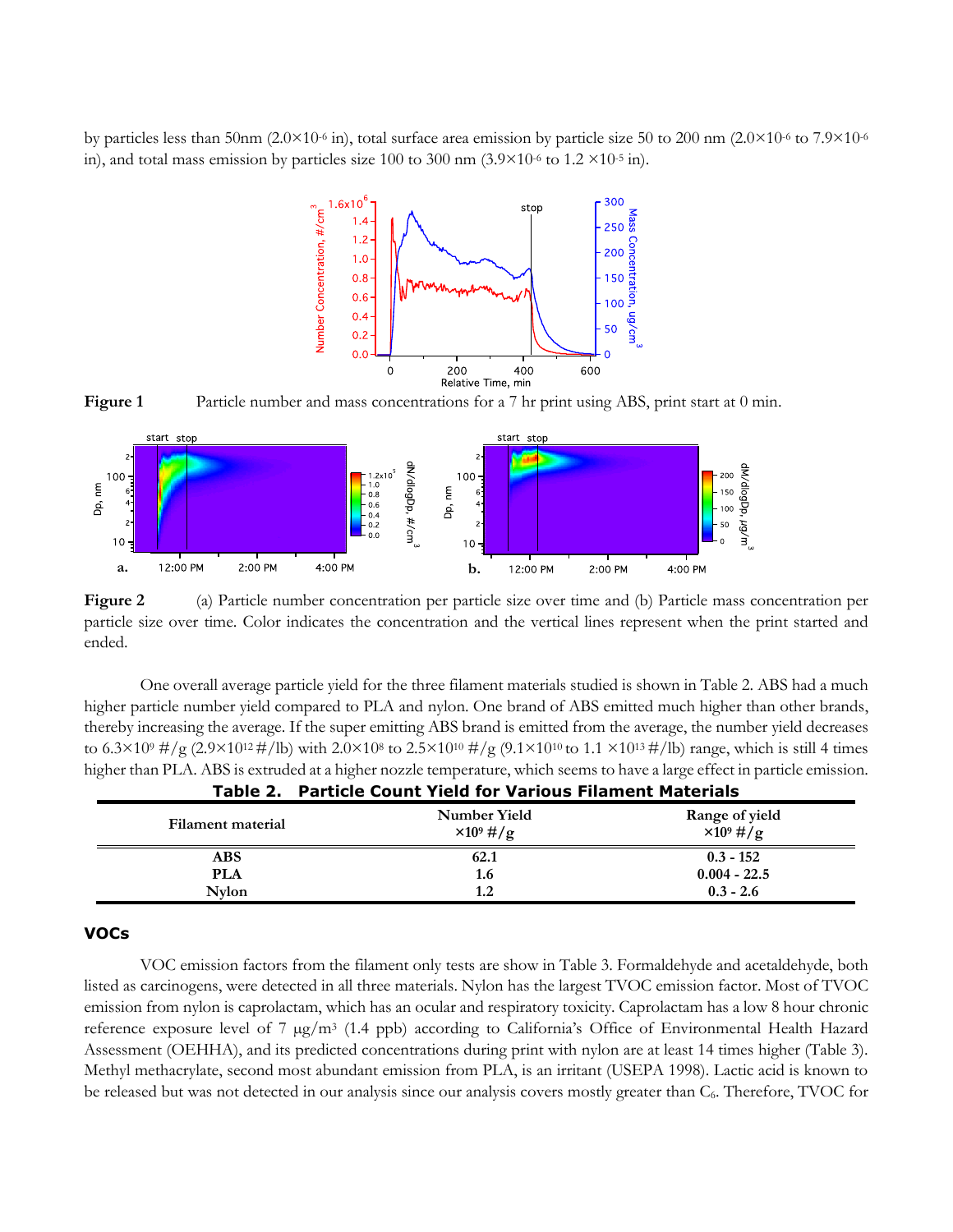PLA is likely to be underestimated. ABS had the largest number of identified VOCs. Styrene, released from ABS, is listed as a possible human carcinogen by International Agency for Research on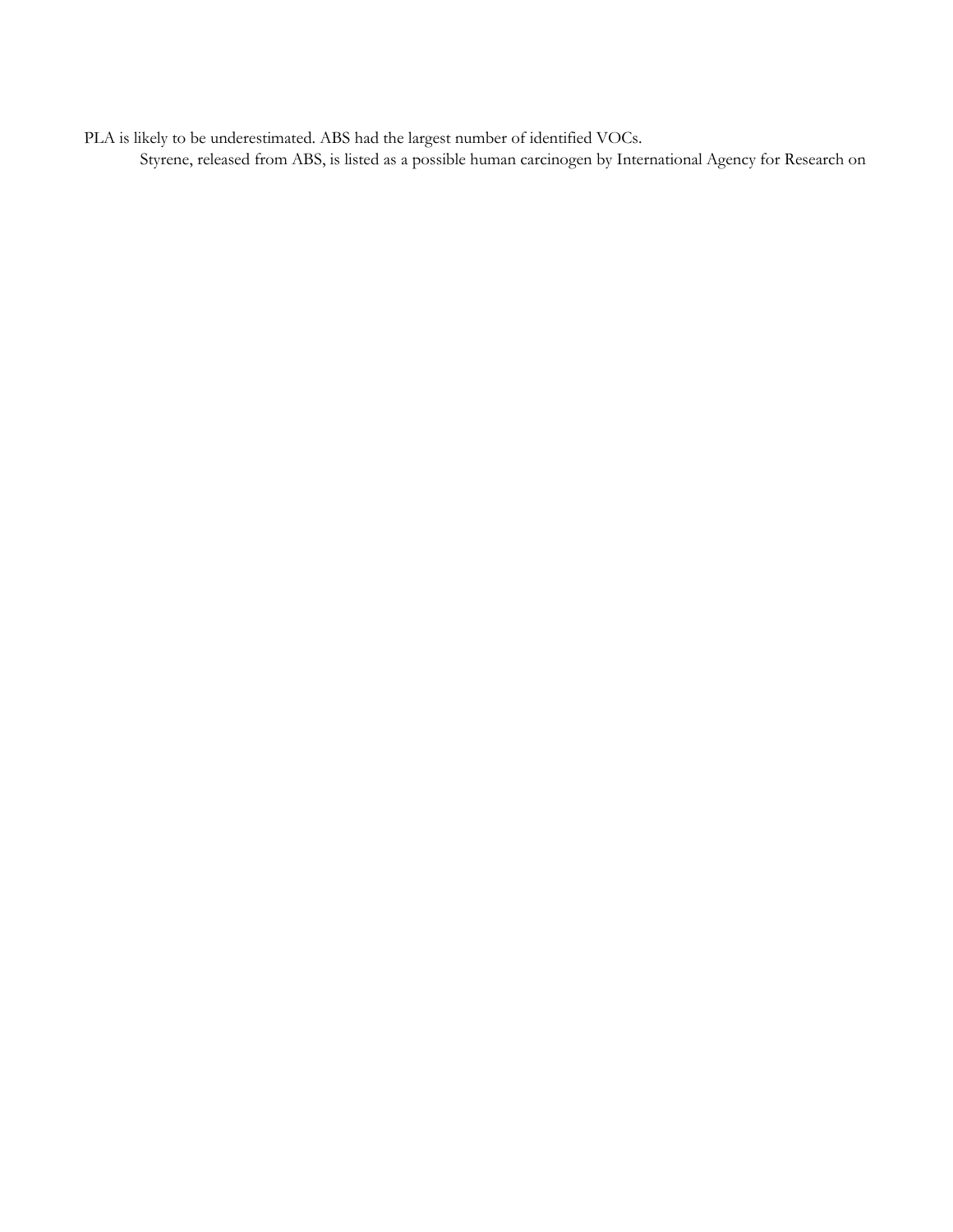| <b>Nylon</b>                             |                     |                                 |                            | <b>PLA</b>                 |                     |                                 | <b>ABS</b>                        |                               |                     |                                 |                                     |
|------------------------------------------|---------------------|---------------------------------|----------------------------|----------------------------|---------------------|---------------------------------|-----------------------------------|-------------------------------|---------------------|---------------------------------|-------------------------------------|
|                                          | EF                  | Predicted<br>$Conc_{\text{GG}}$ | Predicted<br>$Conc._{Max}$ |                            | EF                  | Predicted<br>$Conc_{\text{GG}}$ | Predicted<br>$Conc._{\text{Max}}$ |                               | EF                  | Predicted<br>$Conc_{\text{GG}}$ | Predicted<br>$Conc.$ <sub>Max</sub> |
|                                          | (mg/g)<br>filament) | (mg/m <sup>3</sup> )            | $(mg/m^3)$                 |                            | (mg/g)<br>filament) | $(mg/m^3)$                      | $(mg/m^3)$                        |                               | (mg/g)<br>filament) | $(mg/m^3)$                      | $(mg/m^3)$                          |
| <b>TVOC</b>                              | 1.07                | 0.10                            | 15.83                      | <b>TVOC</b>                | 0.177               | 0.004                           | 0.538                             | <b>TVOC</b>                   | 0.520               | 0.0223                          | 4.44                                |
| Caprolactam                              | 1.32                | 0.12                            | 19.22                      | Lactide<br>Methyl          | 0.106               | 0.005                           | 0.785                             | Styrene                       | 0.335               | 0.0126                          | 2.53                                |
| Acetaldehyde                             | 0.0059              | 0.0003                          | 0.0522                     | methacrylate               | 0.0667              |                                 |                                   | Ethylbenzene                  | 0.0779              | 0.0035                          | 0.664                               |
| Formaldehyde                             | 0.0029              | 0.0001                          | 0.0174                     | 1-Butanol                  | 0.0316              | 0.0001                          | 0.0156                            | Benzaldehyde                  | 0.0412              | 0.0012                          | 0.503                               |
| Decanal                                  | 0.0011              | 0.0002                          | 0.0360                     | 1-Dodecanol                | 0.0104              |                                 |                                   | Acetophenone                  | 0.0237              | 0.0008                          | 0.341                               |
| Nonanal                                  |                     | 0.0002                          | 0.0348                     | Acetaldehyde<br>Octamethyl | 0.0091              | 0.0006                          | 0.0775                            | Phensuximide<br>4-vinyl       | 0.0169              | 0.0003                          | 0.179                               |
| Pentanal                                 |                     | 0.0002                          | 0.0510                     | cyclotetrasiloxane         | 0.0061              |                                 |                                   | cyclohexene                   | 0.0163              | 0.0012                          | 0.249                               |
| Benzaldehyde<br>2,6-Di-tert-<br>butyl-4- |                     | 0.0002                          | 0.0282                     | Formaldehyde               | 0.0029              |                                 |                                   | Acetaldehyde                  | 0.0159              | 0.0008                          | 1.94                                |
| methylphenol<br>tetrahydro-2H-           | 0.0015              |                                 |                            | Butyl acrylate             | 0.0018              |                                 |                                   | Formaldehyde<br>1-methylethyl | 0.0157              | 0.0004                          | 0.443                               |
| Pyran-2-one<br>Diethylhexyl              | 0.0008              |                                 |                            | Benzaldehyde<br>Decamethyl | 0.0018              |                                 |                                   | benzene                       | 0.0120              | 0.0006                          | 0.115                               |
| phthalate                                |                     | 0.0005                          | 0.1333                     | cyclopentasiloxane         | 0.0014              |                                 |                                   | Propylbenzene                 | 0.0102              | 0.0005                          | 0.111                               |

**Table 3. Top 10 Chemical Compositions of VOCs Released From Nylon, PLA, and ABS.**

<sup>1</sup>Calculated using office room volume of 30.6 m<sup>3</sup> (1081 ft<sup>3</sup>) and ACH of 0.68 hr<sup>-1</sup>, parameters used for GREENGUARD offices derived from ASHRAE 62.1-2007

<sup>2</sup>Calculated using personal space of 0.833 m<sup>3</sup> (29.4 ft<sup>3</sup>) (average male height  $\times$  forearm to forearm breadth  $\times$  (bust breadth + 30.5 cm + printer depth)) and ACH of  $0.2$  hr<sup>-1</sup> (USEPA 2011)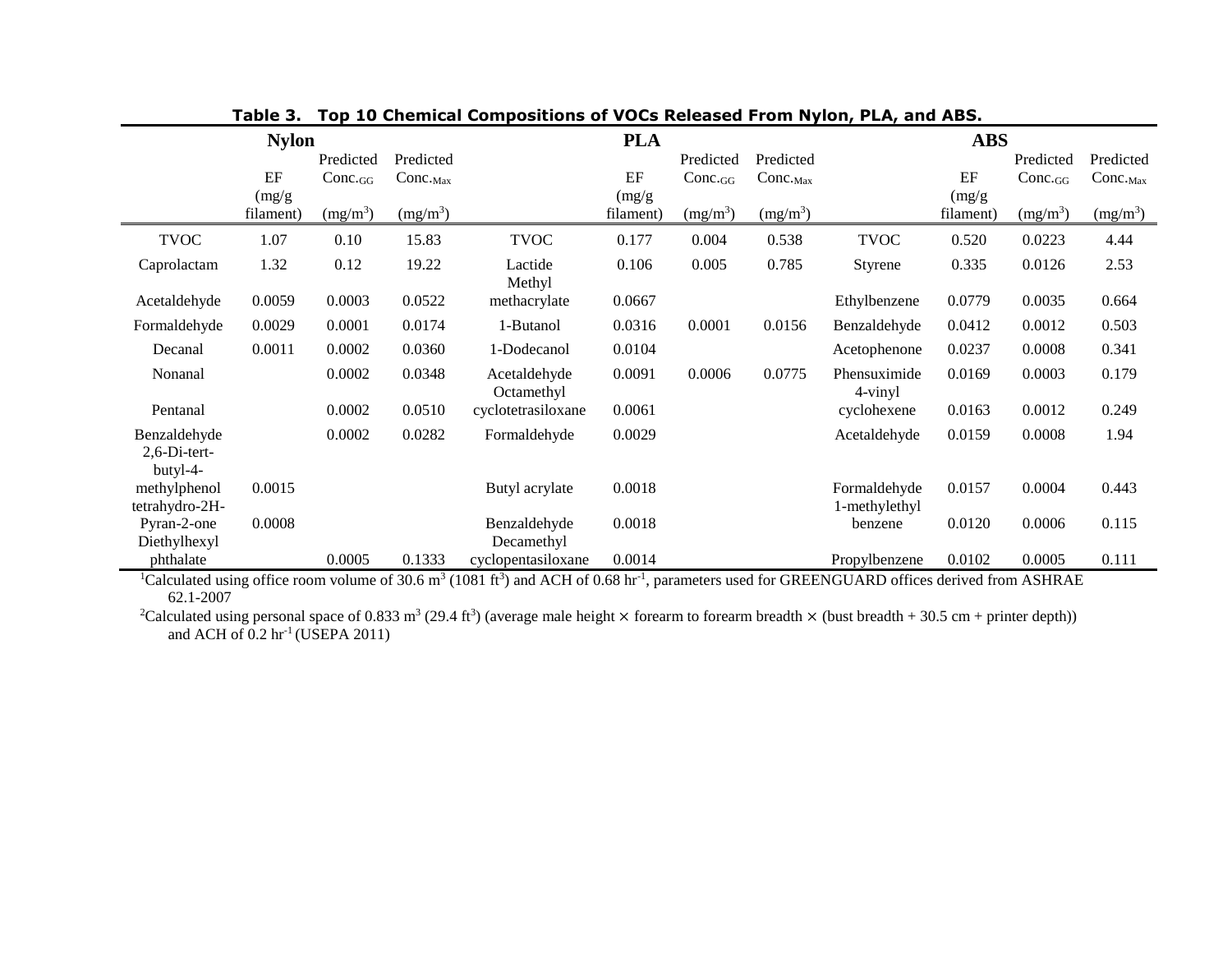Cancer. ABS emitted ethylbenzene, acetaldehyde, formaldehyde, and 4-vinylcyclohexene, which are recognized as carcinogens in the Safe Drinking Water and Toxic Enforcement Act of 1986, also known as California Proposition 65, and/or Candidate Chemical List by California Department of Toxic Substances Control. Maximum predicted concentration for acetaldehyde during print with ABS (Table 3) exceeds acute inhalation reference exposure level (REL) set by OEHHA (0.47mg/m<sup>3</sup>). For ABS, the maximum predicted concentration for formaldehyde exceeds an often recommended indoor air level of 0.1 ppm (0.123mg/m3) as recognized by the World Health Organization.

### **Factors Controlling Emissions**

**Filament Color.** Coloring pigment in the filaments did show slight differences in particle and VOC emissions. For a specific brand with various colors of ABS, the particle number yield ranged from  $9.1 \times 10^{10}$  to  $1.1 \times 10^{11}$  #/g  $(4.1\times10^{13}$  to  $5.1\times10^{13}$  #/lb), in increasing order, green, red, blue, yellow, and white. However, the particle mass yield is in increasing order from blue, green, red, yellow, and then white. TVOC emission by color in increasing order was white, red, green, and blue, which happens to be the opposite order of particle mass yield order. Red and blue filaments released quinoline, which is a carcinogen.

Filament Brand. Various ABS brand filaments were printed using a single printer. Results show that brand difference creates larger differences between particle emissions than color difference. One brand emitted about ten times higher than other ABS brands. Without the super emitter, ABS particle yield varied between  $3.0\times10^9$  to  $1.6\times10^{10}$  $\frac{\mu}{g}$  (1.4×10<sup>12</sup> to 7.3×10<sup>12</sup> #/lb). The composition of the VOC emissions varied by brand as well. The percentage of emitted styrene ranged from 39 to 49% of TVOC for various ABS brands. For PLA depending on the manufacture, some included methyl methacrylate and others did not.

**Extrusion Nozzle Temperature.** Printer differences had up to an order of magnitude difference in particle number yield. One of the reasons for this large difference may be due to the differences in nozzle temperatures. The same ABS filament was printed at various nozzle temperatures ranging from 220°C to 270°C (428 to 518°F). Total particle number emission increased exponentially with temperature, and TVOC and styrene emission increased linearly with increasing temperature.

### **CONCLUSION**

Potentially hazardous levels of UFP, up to  $1.4 \times 10^{12}$  particles/min, were generated from a desktop 3D printer. Chemicals unique to thermoplastics are released while operating a 3D printer. Many are known or suspected irritants and carcinogens; therefore exposure to 3D printer emissions should be minimized. Nozzle temperature, filament type, filament and printer brand, and filament color all affect particle and VOC emissions. Yet, consumers cannot determine which printer or filaments are safer to operate with currently provided information such as material safety data sheets (MSDS). Nozzle temperature, one parameter that users may have control over, should be set at a lower end of the suggested temperature range for a filament material to minimize direct exposure from 3D printers. 3D printers should be used with caution in a well-ventilated area.

The particle and VOC emission test method used in this study will continue to be performed on additional printers and filaments. Toxicity study on UFP from 3D printers will also be studied. With a better understanding of the emission levels from currently available consumer level 3D printers, this study provides insight into establishing compliance standards for 3D printers and its filaments, in collaboration with manufacturers and other research organizations.

### **ACKNOWLEDGMENTS**

We would like to thank the not for profit company UL Inc. for their support and funding for the project. We